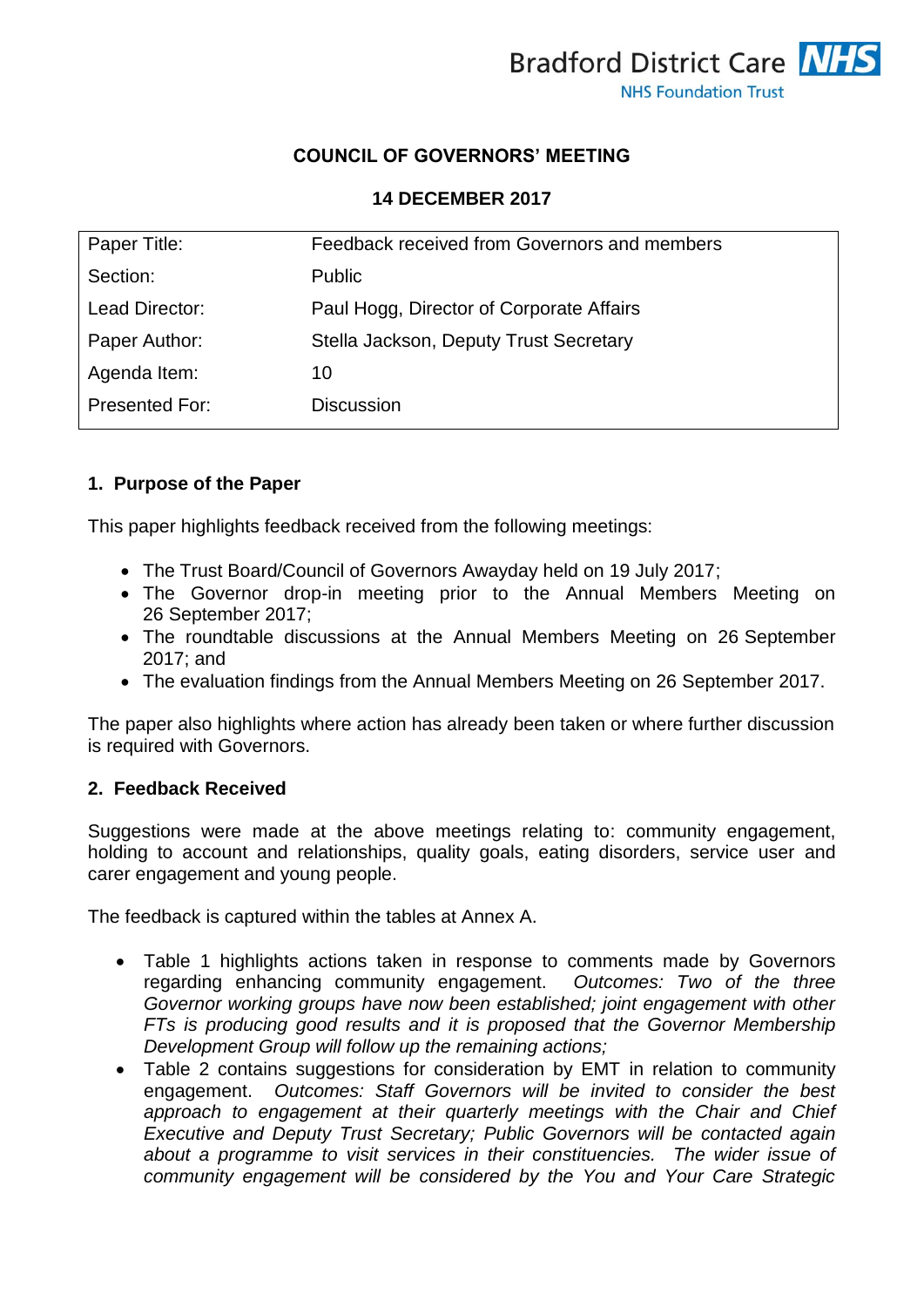*Reference Group. The Trust is looking for a Governor to sit on the Patient Engagement Group (via Friday Folder).* 

- Table 3 captures the Governor suggestion that consideration be given to ways in which Governors and Non-Executive Directors could develop their relationships further. *Outcomes: it is proposed that the Board/Council of Governors continues to hold an annual development day. In addition, NEDs will continue to attend Council of Governors' meetings on a rotational basis and a number of Board members will be involved in the Governor induction programme in April 2018;*
- Table 4 contains comments made by Governors and members about the Trust's quality goals. *Outcomes: The Medical Director has used this feedback to produce three, broad quality goals covering the 'High Quality Care for All' (2008) definition of quality as care that is safe, clinically effective and provides the best possible experience (see below). A wider staff engagement exercise is now planned to consider these draft goals and use them to generate a number of SMART objectives for each Business Unit by the end of January 2018.*
	- We will really listen to our patients, their families and carers and our staff and *will act upon their feedback;*
	- We will improve the safety of our services and learn from our mistakes; and
	- *We will achieve excellent outcomes, for people who use our services, which can be demonstrated through objective measurement and benchmarking*
- Table 5 contains comments made by Governors about the Trust's Eating Disorders service. *Outcomes: The suggestions made by Governors will be addressed once the Eating Disorders Task and Finish Group has been established now that staff have been appointed into this new service.*
- Table 6 contains comments made by Governors and members about Service User and Carer Engagement. *Outcomes: Good progress has been made in opening more Carers Hub/Branch sites at Lynfield Mount, Bradford and Dyneley House, Skipton. It is proposed that other areas, such as developing a carer's passport, encouraging alternative ways to feedback on services and carer stories at Board meetings will being discussed through the You and Your Care Strategic Reference Group.*
- Table 7 contains comments made by Governors and members about the Trust's young people services. *Outcomes: the Chief Executive has already asked for the MyWellbeingCollege to investigate a service model for children under 18 years of age, the Trust already participates in Fresher's events and Young Dynamos, a research group for young people, is already well established. Further work with young people is planned through the forthcoming Children's Strategy.*
- Table 8 contains feedback received by Governors. *Outcomes: EMT has agreed that there will be a feedback stall at the 2018 AMM to highlight actions that have happened as a result of Governor and member comments. The Freedom to Speak up Guardian, although a member of staff, is an independent person who is appointed by, and reports directly to, the Trust Board/Chief Executive. Other comments made in the drop-in session are being picked up with the relevant service managers.*
- The last page summarises feedback received about this year's Annual Members Meeting (AMM). Paragraph 3 (below) contains information about the 2018 AMM. *Outcomes: The Executive Management Team is supportive of a Governor stall at the 2018 AMM and will put in place resources to support Governors with this. Based on feedback received, a working group will be established in early 2018 to*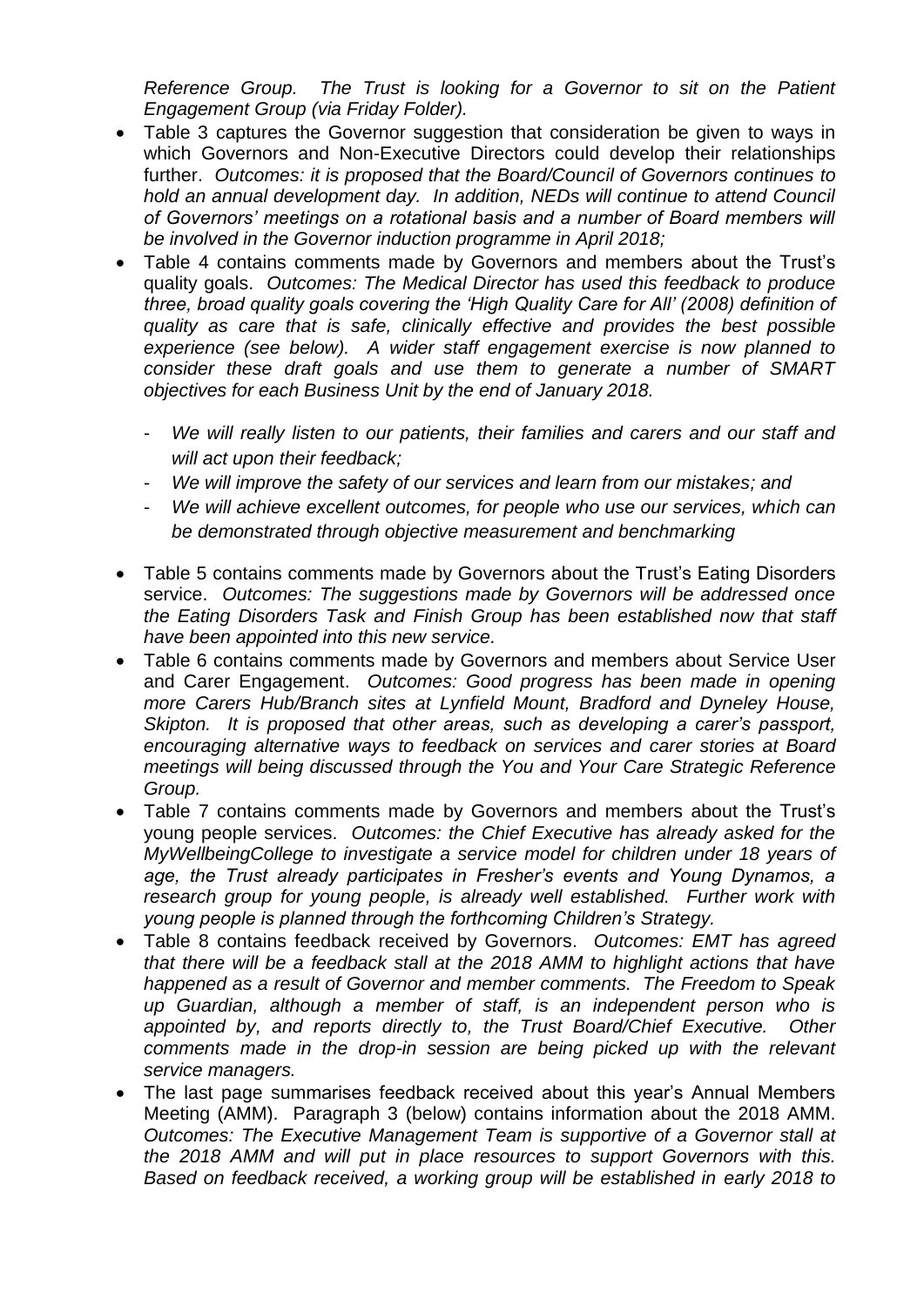*develop/plan the event and Governors are invited to express an interest in joining the initial planning meetings to help with planning the content of the event.* 

### **3. Recommendations:**

That the Council of Governors:

- Notes the feedback received at the Board/Council of Governors Awayday, Governor drop-in session and the Annual Members Meeting;
- Notes the actions already taken and/or proposed which can be reported back at the 2018 Annual Members Meeting; and
- Inform the Deputy Trust Secretary should individual Governors wish to join initial planning meetings regarding the 2018 Annual Members Meeting or be considered for the Patient Engagement Group.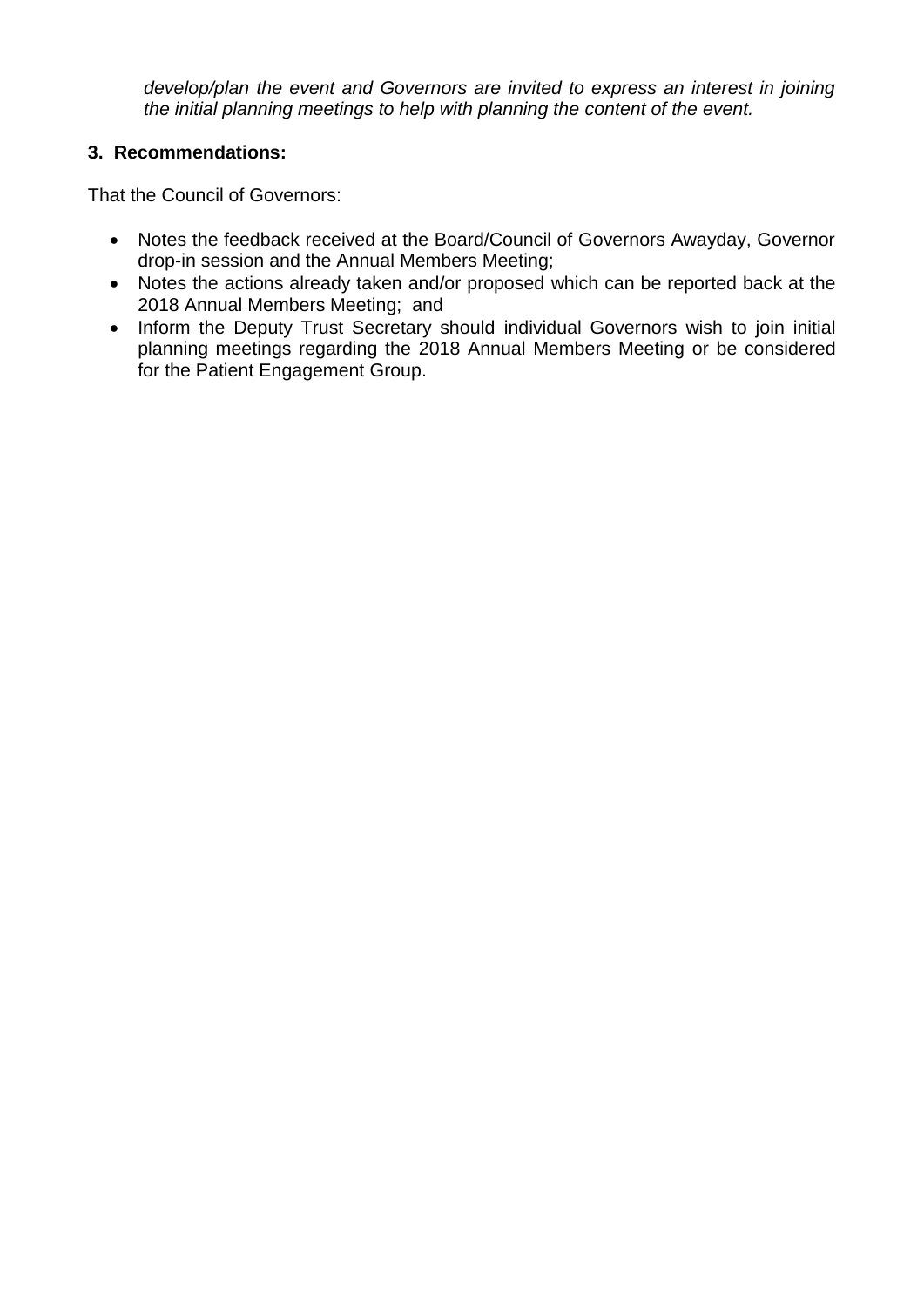### **Feedback from the Trust Board/Council of Governors Awayday, Annual Members Meeting and Governor drop-in**

### **Trust Board/Council of Governors Awayday Feedback:**

### **Theme: Community Engagement**

Table 1 highlights action taken in response to comments made about community engagement.

| <b>No</b>      | <b>Suggestion</b>                                                                                                                             | <b>Action Taken</b>                                                                                                                                                                                                                                                                                      |
|----------------|-----------------------------------------------------------------------------------------------------------------------------------------------|----------------------------------------------------------------------------------------------------------------------------------------------------------------------------------------------------------------------------------------------------------------------------------------------------------|
| 1 <sub>1</sub> | Governor Task and Finish<br>groups to be established to<br>focus on key areas of work                                                         | Quality Account' and `BME in Employment'<br>Task and Finish Groups have been established.<br>An `Eating Disorders' Task and Finish Group is<br>to be established in the near future.                                                                                                                     |
| 2.             | Develop<br>calendar<br>of<br>external<br>that<br>events<br>Governors might find useful                                                        | The Trust now publishes its own events on the<br>website (http://www.bdct.nhs.uk/news-<br>Trust<br>events/events/) and a wider calendar of local<br>events is published on the local authority website<br>(http://www.visitbradford.com/events/)                                                         |
| 3.             | <b>Determine</b><br>how<br>to<br>seek<br>feedback from schools and<br>educate them about the<br>NHS and access to services                    | Young People event took place on 18 October<br>2017. Follow up with young members will be<br>considered by the Membership Development<br>Group.                                                                                                                                                          |
| 4.             | Consideration should<br>be<br>given to joint engagement<br>(working<br>initiatives<br>with<br><b>Trusts</b><br>and<br>other<br>commissioners) | Joint engagement events have been held with<br>local Trusts: District-wide Young People's event<br>and Dementia event.<br>Additionally, a coffee<br>morning was organised with the Governors of<br>Airedale NHSFT. Future events for 2018 will be<br>discussed with the Membership Development<br>Group. |

Table 1: Actions taken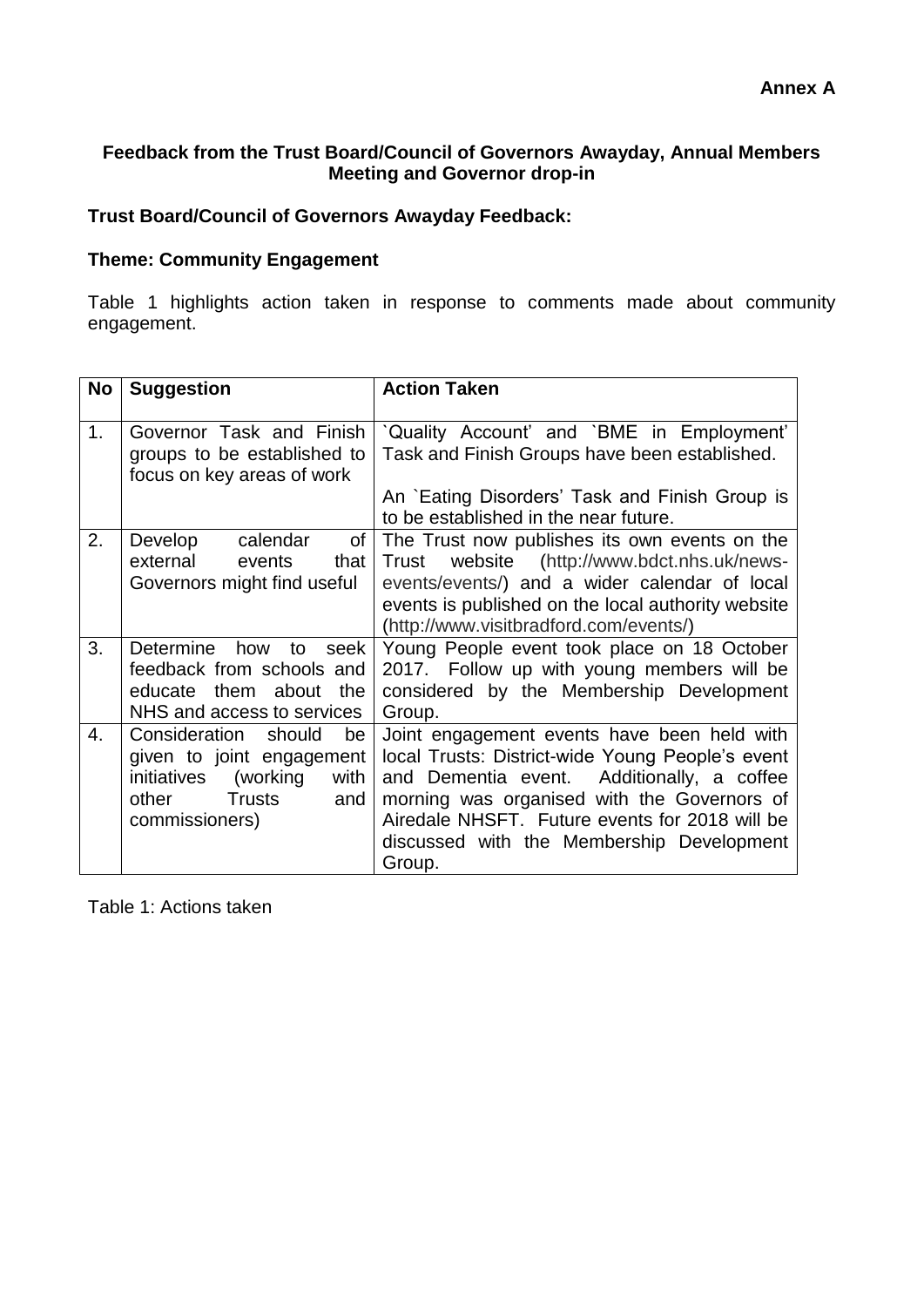Table 2 contains details of suggestions made regarding community engagement.

| <b>No</b>        | <b>Suggestion</b>                                                                |  |
|------------------|----------------------------------------------------------------------------------|--|
| $\mathbf{1}$ .   | Community engagement to be targeted (one or two specific areas):                 |  |
| 2.               | Governors to visit services in their constituency areas                          |  |
| 3.               | Staff Governors to encourage staff to engage and provide feedback as members     |  |
|                  | of the Trust                                                                     |  |
| 4.               | Develop links and connections in communities                                     |  |
| $\overline{5}$ . | Governors to utilise/educate their community contacts to encourage better use of |  |
|                  | the Trust's services                                                             |  |
| 6.               | Engage with older people who are 'actively ageing' – helping them to manage      |  |
|                  | their health as they get older                                                   |  |
| $\overline{7}$ . | Appropriate channels of communication to be identified and utilised for          |  |
|                  | engagement purposes – consider how best to reach the wider/diverse               |  |
|                  | communities i.e. through focus groups                                            |  |
| 8.               | Governors to work with local teams to understand how they are engaging with      |  |
|                  | their communities - this may require a cultural shift                            |  |

Table 2: Suggestions made regarding community engagement

# **Theme: Holding to Account Feedback**

Table 3 contains a suggestion that consideration be given to ways in which to develop joint working relationships between NEDs and Governors.

| No   Suggestion                                             |
|-------------------------------------------------------------|
| Consider joint working opportunities between NEDs/Governors |
|                                                             |

Table 3: Joint Working/Relationship building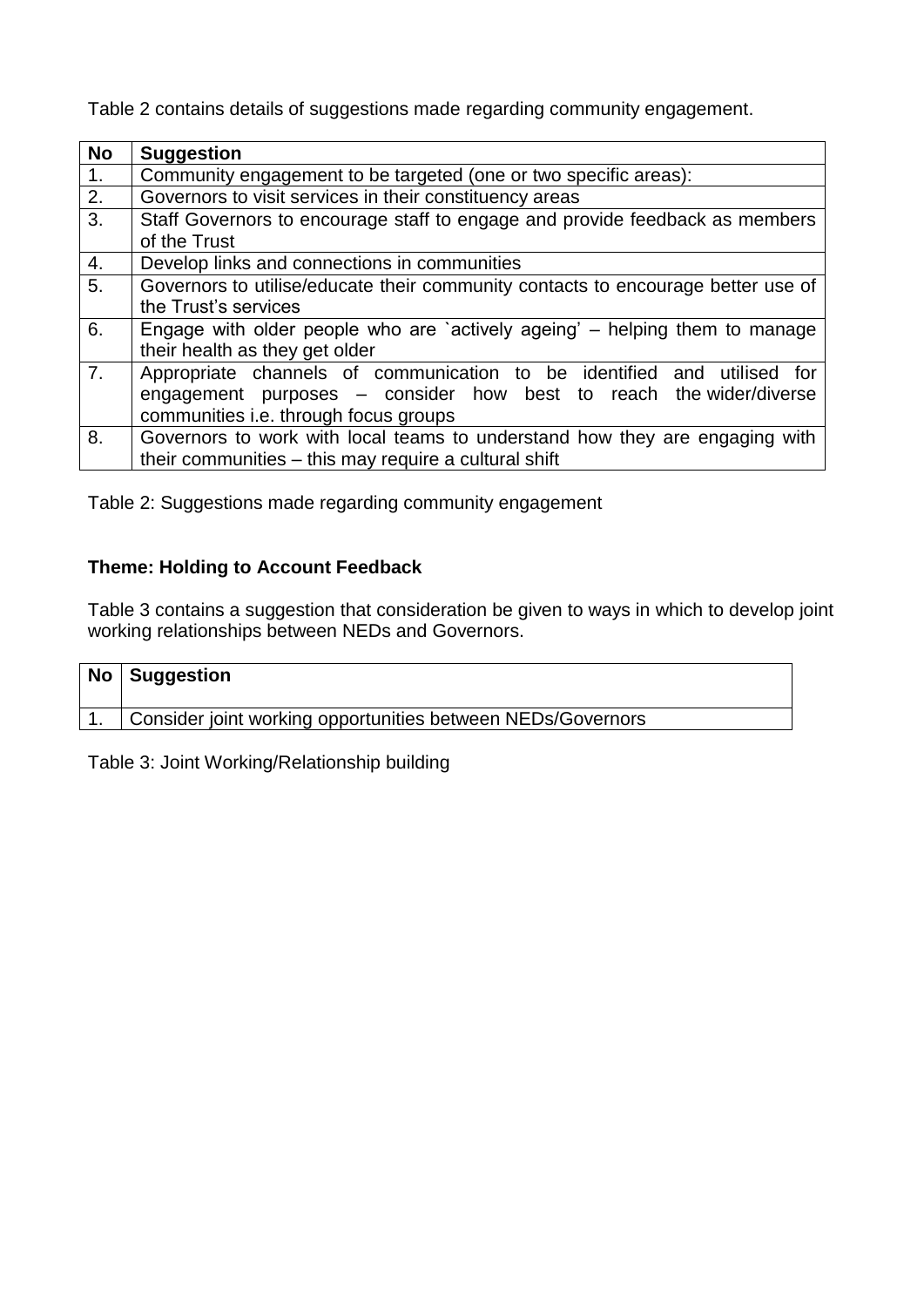### **Theme: Quality Goals (Feedback from the Awayday and Annual Members Meeting)**

Table 4 contains feedback received about the quality goals.

#### **Suggestions made at the Awayday:**

- Trust to develop an understanding about the individual communities and their needs as well as their concerns;
- Focus on specific, community views and education (particularly in an attempt to try to deter A&E attendance);
- Quality goals should be memorable and people should be able to relate to these;
- Start with listening to experiences;
- Develop an emotional connection with the public;
- Governors, staff and service users use their expertise in the process;

#### **Suggestions made at the Annual Members Meeting:**

- The Quality Goals language should be clear, concise and memorable and the Goals need to be mapped alongside the `bigger picture' e.g. Trust objectives.
- There should be three Quality Goals which should be presented as promises/pledges.
- Potential goals:
	- $\circ$  Goal 1: We will listen to you and make sure you are heard
	- o Goal 2: We will keep you safe
	- o Goal 3: We will support you to achieve personal recovery
- Potential measures (Goal 1 Patients):
	- o FFT acting on feedback and improving scores (small sample)
	- o Engagement in your care plan
	- o Complaints/compliments
	- o FTSU feedback
	- o Student placement feedback
	- o Public meeting feedback
	- o Service user/carer feedback
	- o Trust Wide Involvement Group used dynamically.
- Potential measures (Goal 1 Quality):
	- o Service users/carers seeking service user/carer feedback
	- o Service user/carer research/ surveys
	- o Service user feedback on leaflets, redesign.
- Potential measures (Goal 1 Carers):
	- o As above plus:
	- o Carer's Connections
	- o Carer's Hub
	- o Dementia Action Alliance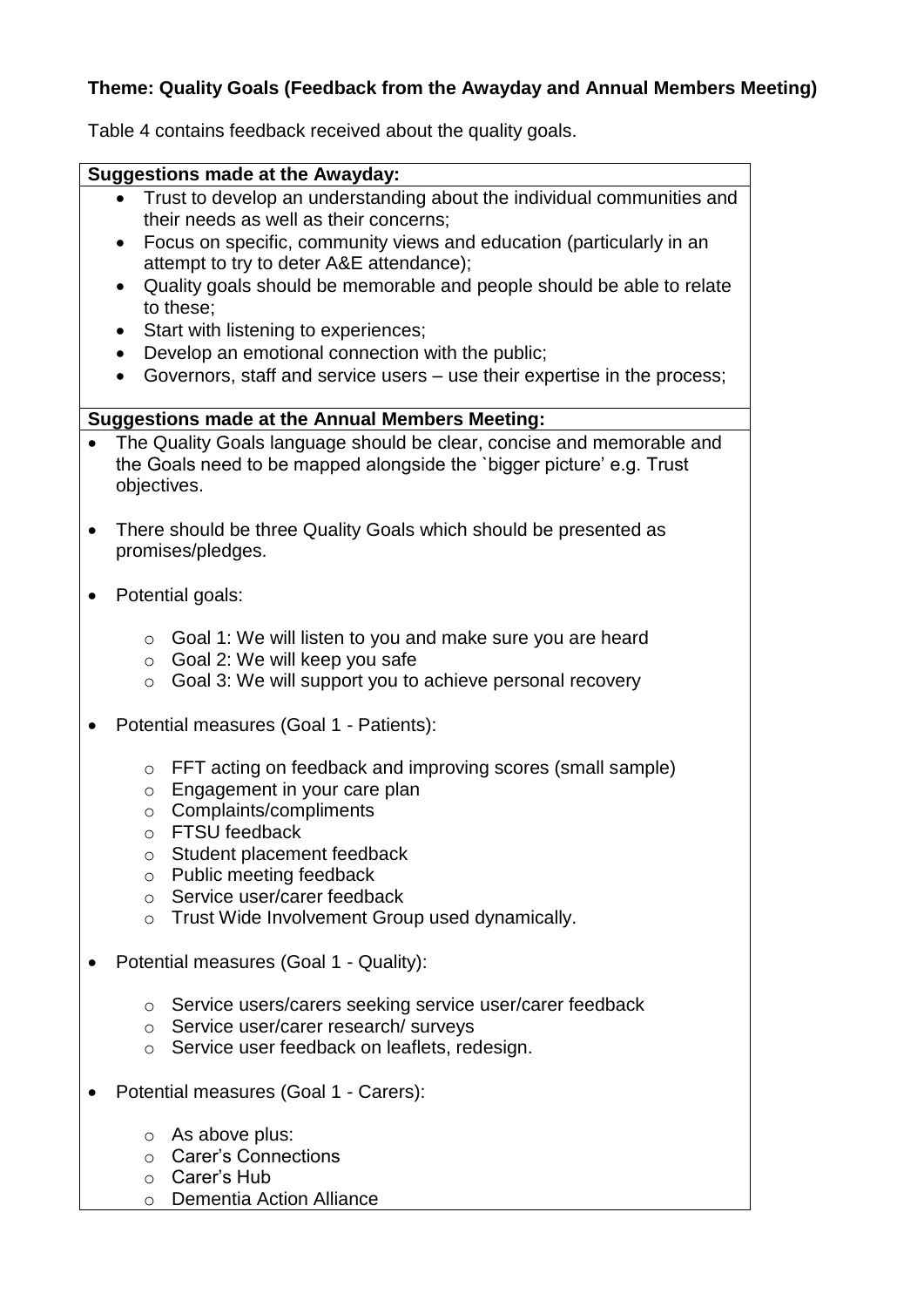#### o Other User Group input

- Potential measures (Goal 1 Staff):
	- o Monitoring Triangle of Care
	- o Staff Survey
	- o Chat2Nicola
	- o FTSU Guardian
	- o Quarterly staff briefings
	- o Staff networking
	- o Dynamic technology and crowd sourcing
- Potential measures (Goal 2):
	- $\circ$  Debate zero tolerance
	- o Risk assessments
	- o Mandatory training
- Other potential goals:
	- o Everyone is safe
	- o We are effective
	- o We will maximise your potential/independence
- The term `achieve personal recovery' just relates to mental health and not community health.
- Three goals is sufficient and would mean that staff could remember them.
- The purpose of the Quality Goals is more important than the number of these. Formation of the goals should be a `bottom-up' process with those people that experience the Trust's services (patients, carers, staff) consulted about the content.
- The goals need to be accessible to and understood by staff, patients, carers and the general population
- Can the three key areas be personalised by the Business units?
- The goals should be generic enough to meet the needs of the range of business units, mental health, community and children's.
- It would be helpful to articulate the purpose of the Quality goals and how they lead to positive outcomes.

Table 4 quality goal themes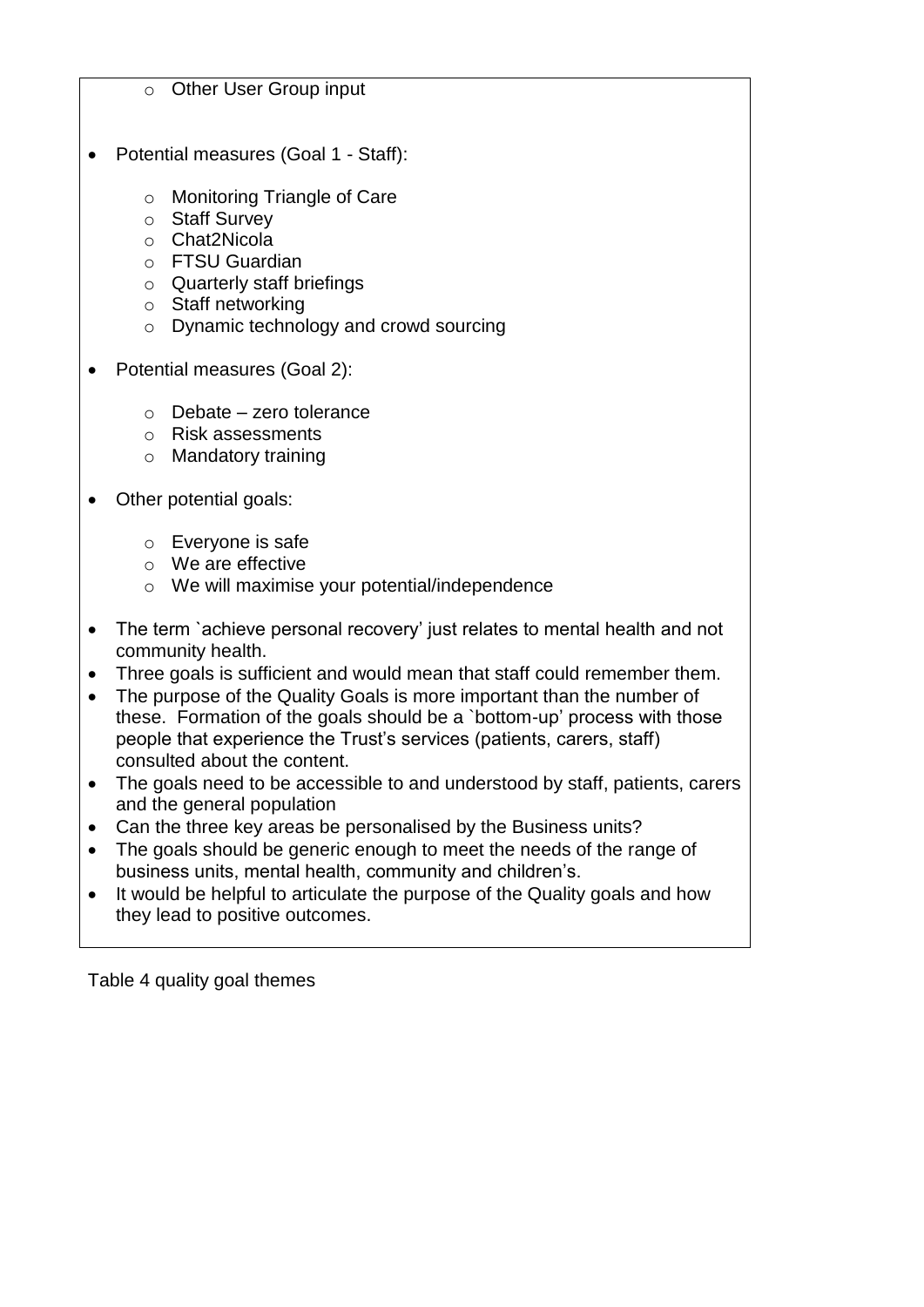### **Theme: Eating Disorders Service for Young People**

Table 5 contains suggestions made about the Eating Disorders service.

- Business card to be developed promoting the service;
- Rapid access is important;
- Buddying/peer support systems to be introduced for young people;
- Eating disorders should be embedded into the school curriculum;
- The Trust should work with partner organisations that have expertise in working with certain groups of young people i.e. LBGT, substance misuse etc. The Governors do not have the expertise to engage with those groups;
- Utilise Local Authority Appointed Governors to reach a large and diverse group of people;
- The Trust to engage the LA Health and Social Care Scrutiny panels about proposals/service;
- A Governor Task and Finish Group could be formed to support the team to identify and engage key groups/partners;
- Prior to this, a bite-size training session should take place to aid Governor understanding;
- Consider using an appreciative inquiry approach with clinical teams;
- Consider using an alternative phrase to 'eating disorders';
- A Membership talk/event to be developed on eating disorders; and
- Those service users with experience of eating disorders to be asked to contribute to service developments.

Table 5 Eating Disorders Feedback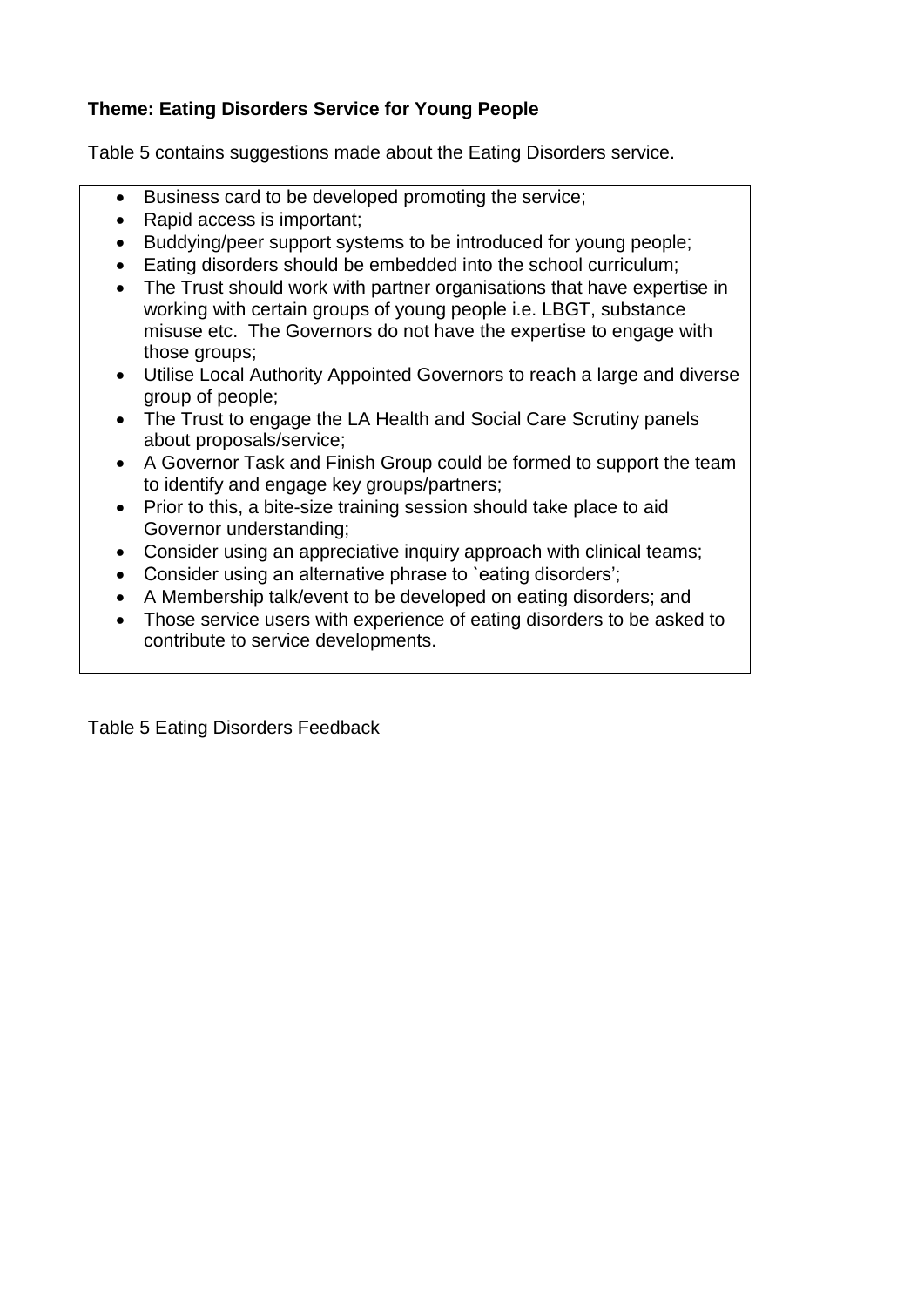# **Feedback from the Annual Members Meeting**

### **Theme: Service User and Carer Engagement**

Table 6 contains suggestions regarding improvements that could be made to service user and carer engagement. A number of these have already been addressed from the comments received at the AMM.

| $\bullet$ | The existence of the Carer's Hub and the       | $\bullet$ | Work is underway to promote     |
|-----------|------------------------------------------------|-----------|---------------------------------|
|           | services it provides should be promoted        |           | the three existing Carer's Hubs |
|           | more widely (to the Trust's staff, via         |           | (Horton Park, Lynfield Mount    |
|           | community centres and pop-up centres, in       |           | and Dyneley Barn, Skipton).     |
|           | schools directly to those with a               |           | The recent launch in Skipton    |
|           | support/advocacy role e.g. head                |           | attracted press and social      |
|           | girl/boy/prefects)                             |           | media interest. The schedule    |
| ٠         | Why not take elements of the Carer's Hub       |           | of activities at the Hubs is    |
|           | out into the community i.e. pop-ups.           |           | regularly updated in response   |
| $\bullet$ | More training should be rolled out relating    |           | to comments/suggestions from    |
|           | to the Carer's Hub and branches                |           | carers.                         |
|           | Carer's Hub - push and promote multi-          |           |                                 |
| $\bullet$ |                                                |           |                                 |
|           | agency approaches                              |           |                                 |
| $\bullet$ | Support people to get to and from the          |           |                                 |
|           | Carer's Hub - many care 24/7.                  |           |                                 |
| $\bullet$ | It's important that the Trust communicates     |           |                                 |
|           | with the right people (i.e. service users and  |           |                                 |
|           | carers rather than head teachers) via          |           |                                 |
|           | communication channels which meet their        |           |                                 |
|           | needs (for instance, social media).            |           |                                 |
| $\bullet$ | Revisit the Mental Health Forum approach       |           |                                 |
|           | - forum to ask questions                       |           |                                 |
|           | Ensure people feel able to ask questions -     |           |                                 |
|           | not everyone wants to do so in public.         |           | Members have the option to      |
| $\bullet$ | Invite feedback post-discharge (when           |           | submit questions to the AMM in  |
|           | people are feeling better and have had         |           | advance and we will have blank  |
|           | time to reflect)                               |           | forms at the 2018 meeting       |
|           | Are current methods of engagement              |           |                                 |
|           | slanted towards mental health?                 |           |                                 |
|           |                                                |           |                                 |
|           | Involve service users and carers in service    |           | The Trust Wide Involvement      |
|           | design and redesign                            |           | Group (TWIG) has recently       |
|           | Incorporate more information on the            |           | been refreshed as a result of   |
|           | hospital discharge letter so that the GP is    |           | the 2017 AMM.                   |
|           | aware a patient has a carer and gives          |           |                                 |
|           | patients/carers an information pack/flags      |           |                                 |
|           | up carer arrangements and the support          |           |                                 |
|           | available (flu jabs, easier/facilitated access |           |                                 |
|           | to appointments, information regarding         |           |                                 |
|           | Carer's Hub etc.).                             |           |                                 |
|           | Important to check out the needs of each       |           |                                 |
|           | of the people in the relationship              |           |                                 |
|           | Ensure far reaching and good quality           |           |                                 |
|           | training across all staff groups.              |           |                                 |
|           | Importance of having information for carers    |           |                                 |
|           | in one place and accessible through social     |           |                                 |
|           |                                                |           |                                 |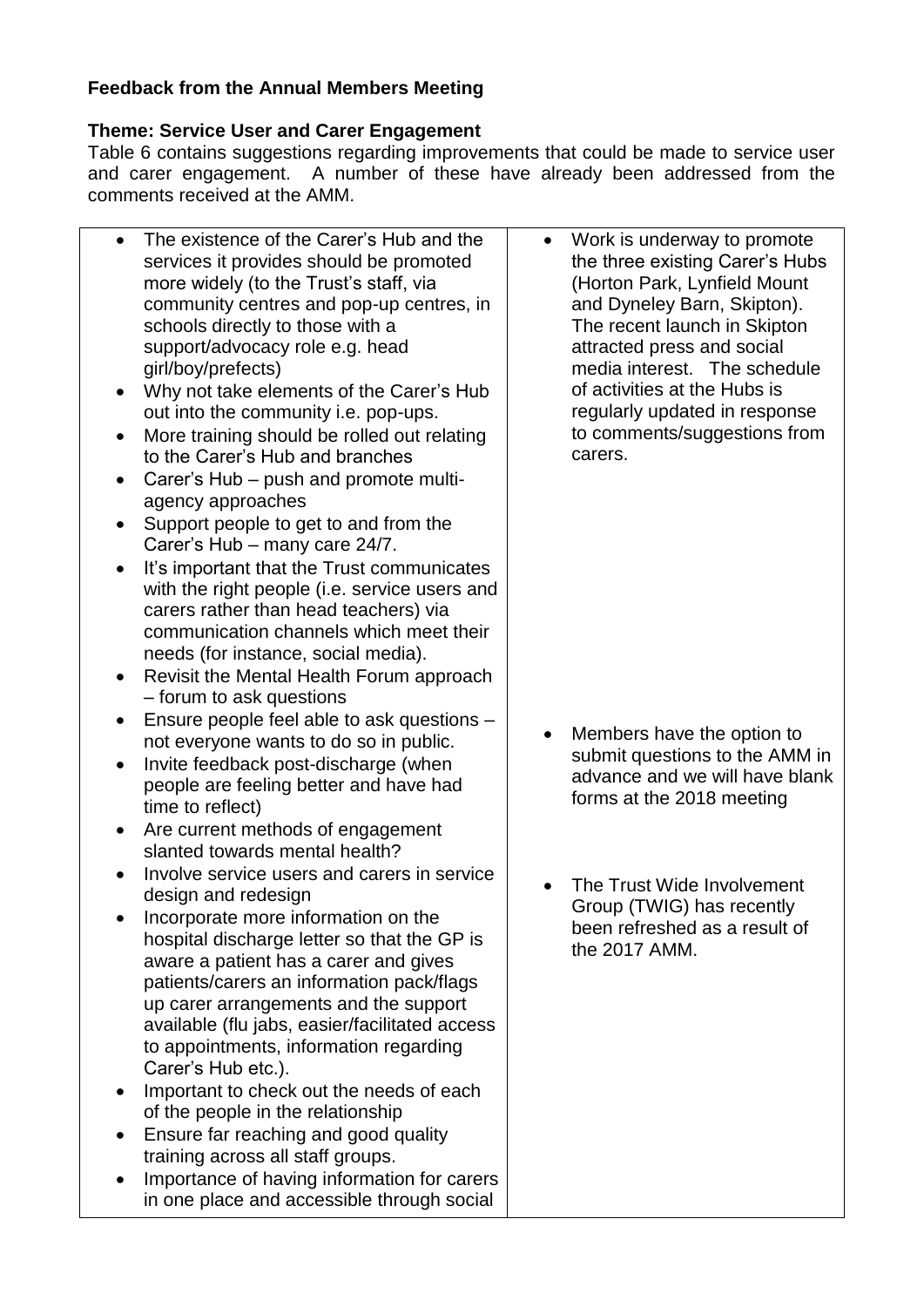| media, texts and website                                                                                                                                                                                                                                                                                                                               |                                                                                                                                                                                                          |
|--------------------------------------------------------------------------------------------------------------------------------------------------------------------------------------------------------------------------------------------------------------------------------------------------------------------------------------------------------|----------------------------------------------------------------------------------------------------------------------------------------------------------------------------------------------------------|
| Recognise carers are a valuable source of<br>information about the service user                                                                                                                                                                                                                                                                        | <b>TWIG and You and Your Care</b><br>Group are reviewing other                                                                                                                                           |
| Recognise that carers are so tied up with<br>caring that when they get some precious<br>free time they don't necessarily want to<br>spend it talking about caring<br>• Could you develop a carer's passport?<br>Be clear about the definition of a carer $-$<br>the role, responsibilities and expectations<br>Better promotion of the Carer's Hub and | suggestions/developments<br>relating to carers.                                                                                                                                                          |
| branch with local communities<br>Greater recognition of carers through more<br>patient stories at Board meetings<br>Recognise that carers can get isolated -<br>how can the Trust support carers when<br>they are in hidden crisis?<br>More information and guidance for carers<br>when their loved ones are admitted                                  | • A Carer's story will be<br>scheduled into the Board story<br>programme<br>A leaflet explaining the process<br>of what happens when<br>someone is admitted to an<br>inpatient ward has been<br>produced |
| $-11.00$<br>$\sim$                                                                                                                                                                                                                                                                                                                                     |                                                                                                                                                                                                          |

Table 6 Service User and Carer Engagement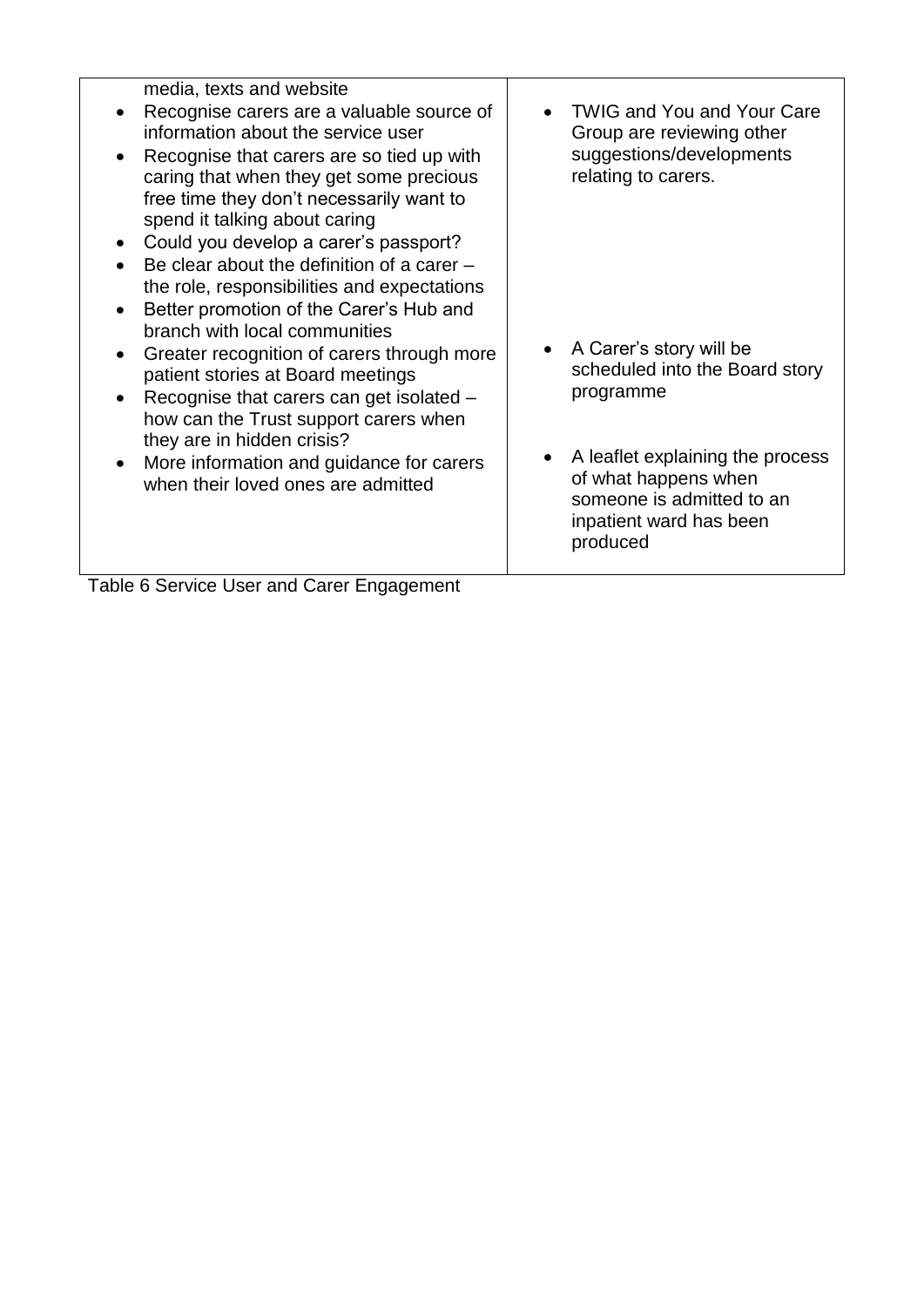# **Theme: Young People**

Table 7 contains suggestions about how the Trust's young people services could be enhanced:

Table 7 Young People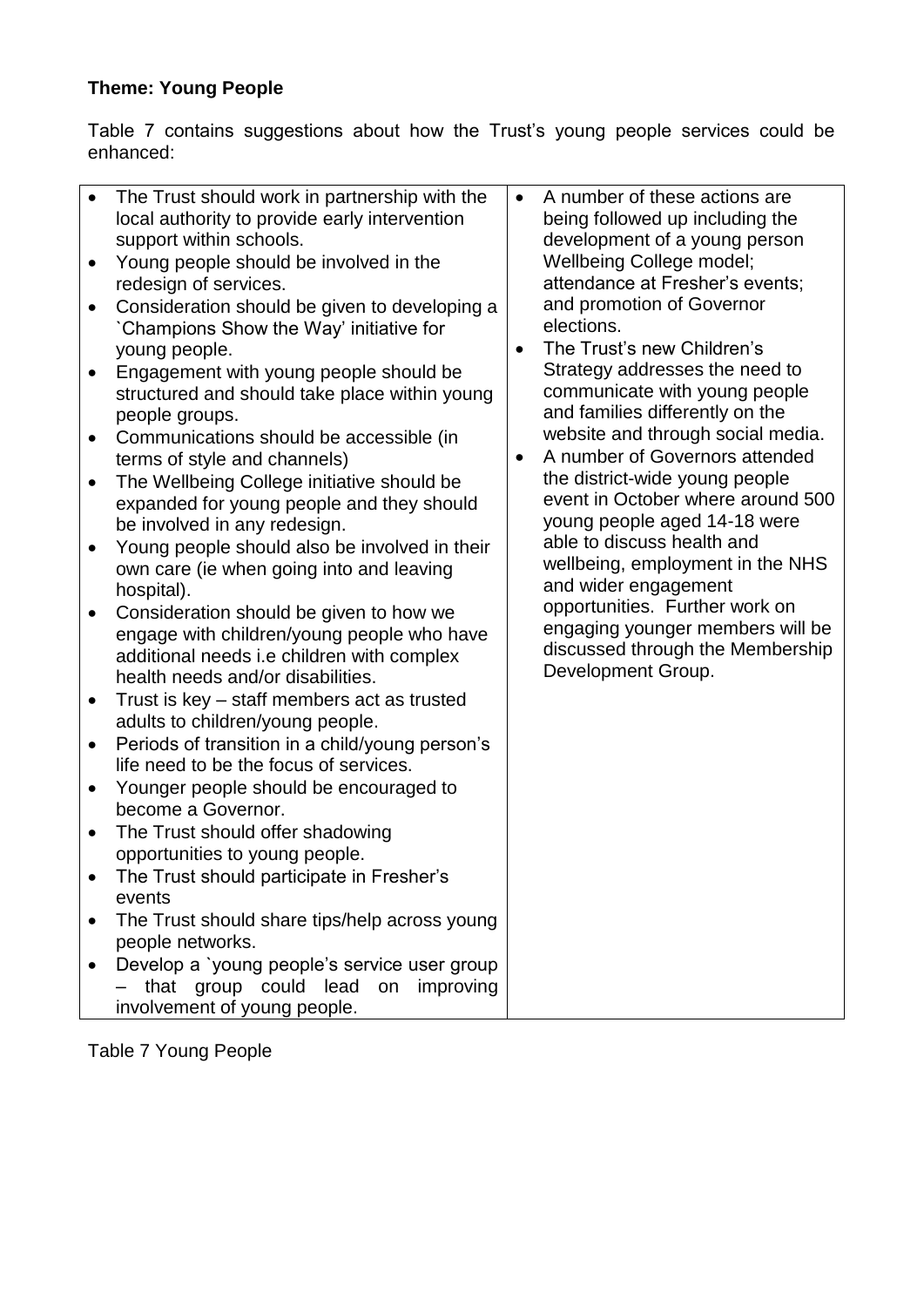#### **Feedback Provided to Governors via (or subsequent to) the Governor Drop-in Session**

Governors received a limited amount for formal feedback from the drop-in session, which is summarised below, together with initial responses.

- Members and Governors should be informed of action taken by the Trust following feedback from the AMM. *There will be a Governor stall that highlights progress through a 'You Said, We Did' approach at the next AMM.*
- One comment received suggested that some service users are being referred back to GPs rather than having the follow up they need from mental health teams – evidenced via BAMHAG and MIND. *This is being explored with service managers.*
- Training of staff in First response service. *Evidence will be shared at the AMM to highlight the training, induction and experience of staff in this service.*
- There was a query over the independence of Freedom to Speak up Guardians who are members of staff. *Our FTSUG is appointed by the Board and reports regularly to Board and Quality and Safety Committee. More work on her role will be shared at the next AMM.*
- One comment was received that people with depression who have recently been discharged should be eligible for a temporary Blue Badge. *This scheme is operated via local authorities and there is a set eligibility criteria in place for applicants.*